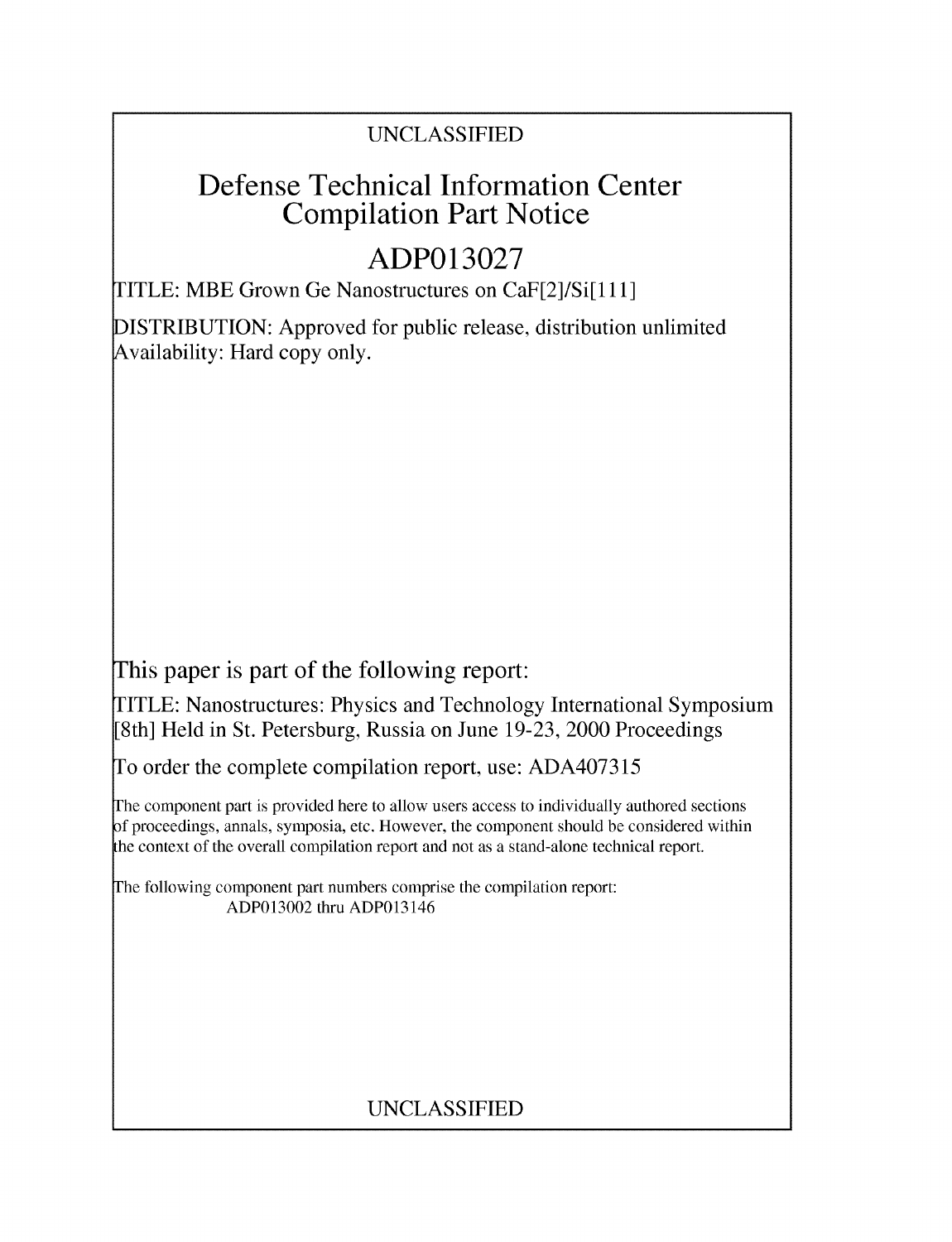## MBE grown Ge nanostructures on CaF<sub>2</sub>/Si(111)

**O. P. Pchelyakovt,** *L. V. Sokolovt*, **M. M. Moisseevat and N. S. Sokolovt T** Institute of Semiconductor Physics, Novosibirsk, Russia **.:** Joffe Physico-Technical Institute, St Petersburg, Russia

Abstract. Germanium nanocrystals were grown on  $CaF<sub>2</sub>/Si(111)$  by molecular beam epitaxy. Specific features of Ge and  $CaF<sub>2</sub>$  growth have been analysed in this work, using electron diffraction and atomic force microscopy. Well-pronounced Ge quantum dots were observed in case of growth on thick CaF<sub>2</sub> buffer.

## Introduction

Heteroepitaxial films with Ge islands of small sizes (quantum dots) are very attractive because Ge is a prospective semiconductor for new devices based on quantum effects. Ge quantum dots or structures with 3-D electron confinement have potential applications in advanced electronic and optoelectronic devices, e.g. single electron transistors and multispectral detectors. In optoelectronic applications, germanium nanostructures can successfully compete with traditional  $A_{III}B_V$  materials [1, 2]. Such structures are also interesting because their growth techniques are compatible with usual silicon microelectronic technology. However, there are some drawbacks of Ge/Si nanostructures. Because silicon has relatively narrow band gap, only shallow quantum wells can be created using this heterocouple. Therefore quantum effects in these heterostructures are important only at low temperatures. Moreover, some of the Ge islands may luminesce at the Si absorption edge. To avoid the above-mentioned problems, the Ge dots studied in the present work were grown on  $CaF<sub>2</sub>/Si(111)$  heteroepitaxial substrates. The previous reports on Ge growth on CaF<sub>2</sub>mainly dealt with relatively thick films [3, 4]. In this work, we studied Ge/CaF<sub>2</sub> heteroepitaxy starting from the initial stages when average coverage by Ge did not exceed a few monolayers (0.5-1 nm).

## 1. Experimental technique and pre-growth Si treatment

 $Ge/CaF_2/Si(111)$  and  $CaF_2/Ge/CaF_2/Si(111)$  heterostructures were grown in a research MBE system at the Institute of Semiconductor Physics, Novosibirsk, Russia. After standard chemical cleaning, the silicon substrates were loaded into the growth chamber and cleaned thermally at  $830^{\circ}$ C in ultra high vacuum. This procedure allows obtaining atomically clean  $Si(111)$  surfaces with a 7  $\times$  7 superstructure. The fluoride and Ge were evaporated from graphite crucibles. Due to molecular mode of  $CaF<sub>2</sub>$  sublimation, the stoichiometry of the grown layers was kept naturally. The growth rate of  $CaF<sub>2</sub>$  or Ge layers was about 1 nm/min for a few nanometers films and about **15** nm/min for thick (over 100 nm) films. The CaF2 buffer growth temperature was kept within the 700 to 780 $\degree$ C range. Germanium films were grown at  $350^{\circ}$ C.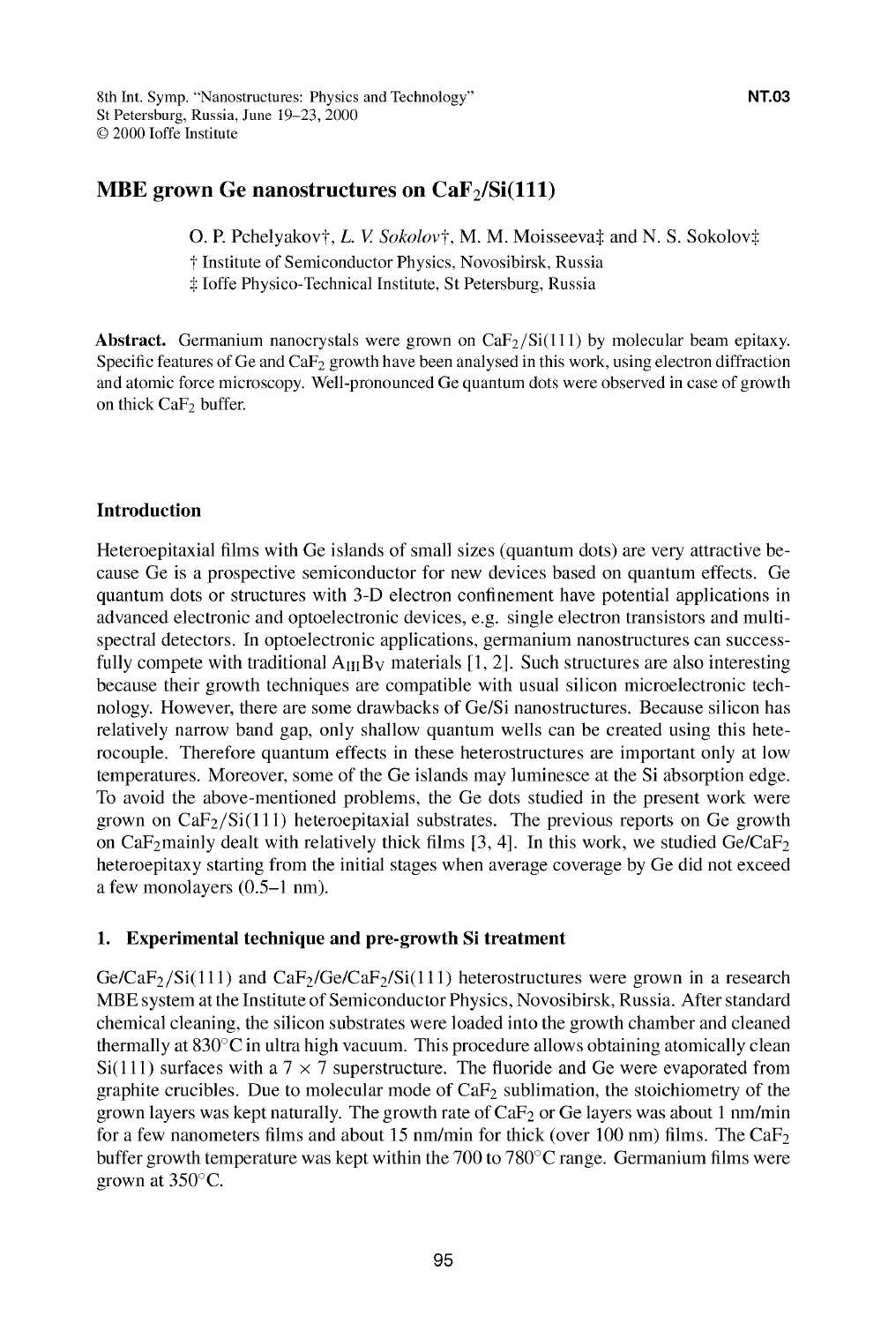### 2. In situ RHEED measurements

 $\overline{A}$  the first stage,  $\overline{A}$  buffer layer was grown on clean  $\overline{A}$  in  $\overline{A}$  substrates. The buffer layer  $\overline{A}$ At the first stage,  $\text{Car}_2$  buffer layer was grown on clean  $7 \times 7$  S((111) substrates. The buffer layer thickness was 100–200 nm. The growth modes and crystalline quality of the fluoride layers were monitored in situ using reflection high energy electron diffraction (RHEED). To avoid undesirable influence of electron beam on growth processes its intensity and exposure time were kept as low as possible. One can see a RHEED pattern taken after 200 nm Ca $F_2$ growth in Fig. 1(a). The picture demonstrates two-dimensional diffraction typical for a single crystal film with the smooth surface.



Fig. 1. RHEED patterns from: (a) CaF<sub>2</sub> surface at electron beam azimuth [112]; (b) the same structure after Ge deposition, electron beam azimuth [110].

Ge was grown at the second stage of heteroepitaxy. The substrate temperature was chosen about 350 $\degree$ C because a Ge film has no defects at this temperature [5], and diffusion current is too low to produce large islands  $[6]$ . A RHEED pattern does not change at first, but as an average film thickness increases to 11.5 nm, bright spots appear on the streaks in Fig.  $1(b)$ . This implies, that the growth proceeds in the Stransky–Krastanov mode. Germanium growth on  $CaF<sub>2</sub>$  is quite likely to start in the layer-by-layer mode, and then the strain relaxes resulting in coherent islands on the surface. At the final stage, we covered the most of the structures by a thin  $CaF<sub>2</sub>$  cap layer to protect Ge from oxidation after the growth.

#### 3. Surface morphology studies by AFM

The main method of surface morphology studies was an atomic force microscopy (AFM), The main method of surface morphology studies was an atomic force microscopy (AFM), because of  $CaF<sub>2</sub>$  radiolysis under electron beam in the electron microscope. The surface morphology measurements have been carried out using a P4-SPM-MDT microscope produced by NT-MDT (Zelenograd, Russia). The samples were studied at the ambient conditions in the tapping mode. The typical radius of the cantilever's tip produced by Sili-<br>con MDT was about 20 nm. The resonance frequency was in the 20–60 or 250–500 kHZ ranges. Figure 2(a) shows Ge small islands situated on atomically flat CaF2 triangular shape

Figure  $2(a)$  shows Ge small islands situated on atomically flat  $CaF<sub>2</sub>$  triangular shape terraces resulting from thermal stress relaxation in thick fluoride layers on  $Si(111)[7]$ . The average radius of Ge islands does not exceed 20 nm. This value is close to the expected lateral resolution limited by the sharpness of the AFM tip. The average height of the islands is less than 10 nanometers.

Increasing Ge deposition time, at the same substrate temperature ( $\sim$ 350 $\degree$ C), one could obtain more pronounced Ge nanocrystals (Fig. 2(b)). The typical lateral size of Ge islands was about 70 nm and the height was about 30 nm. The average thickness of Ge, that assembles in the islands, is 10 nm.<br>Summarizing the above, we have demonstrated MBE-growth of Ge nanocrystals on